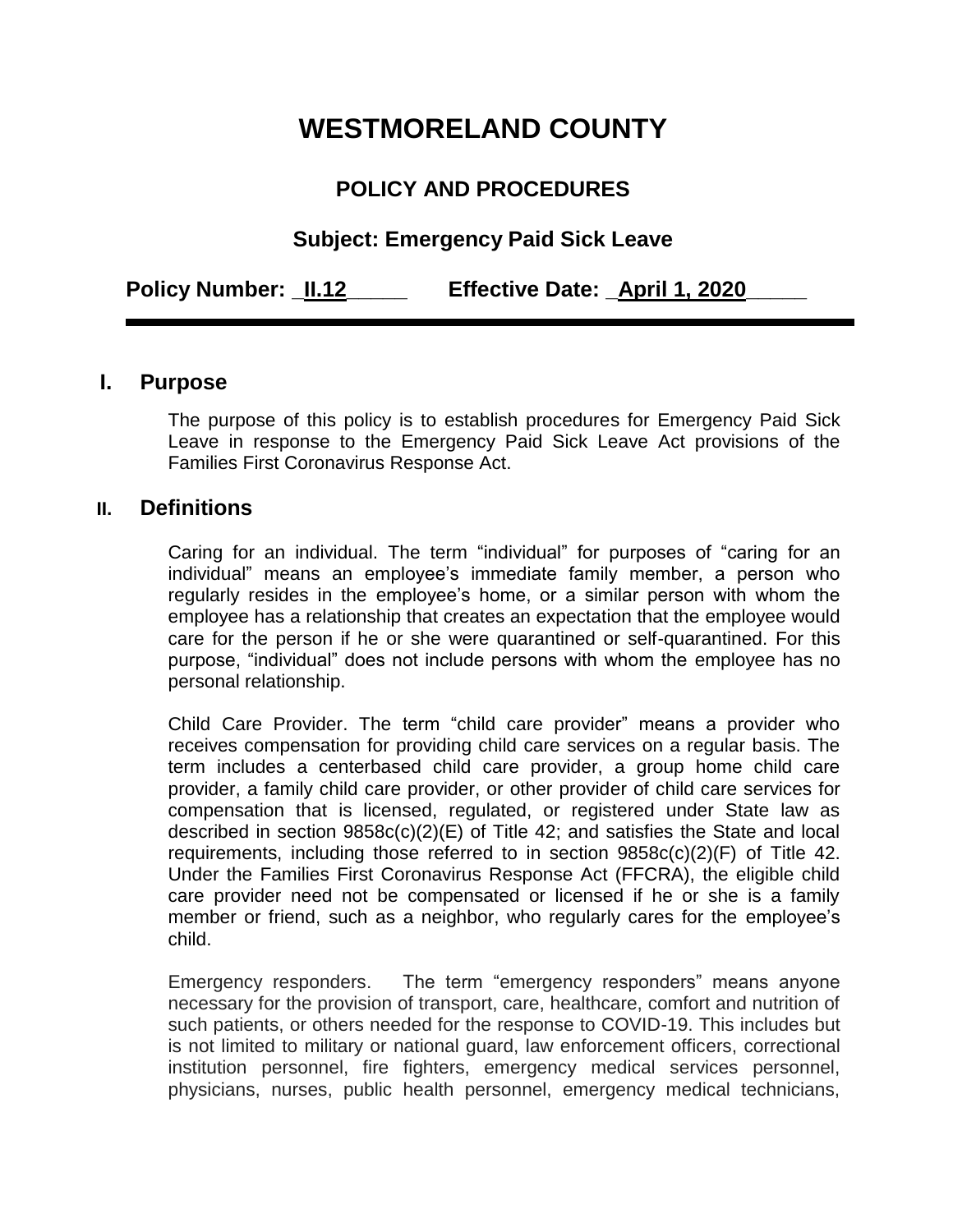paramedics, emergency management personnel, 911 operators, child welfare workers and service providers, public works personnel, and persons with skills or training in operating specialized equipment or other skills needed to provide aid in a declared emergency, as well as individuals who work for such facilities employing these individuals and whose work is necessary to maintain the operation of the facility. This also includes any individual whom the highest official of a State or territory, including the District of Columbia, determines is an emergency responder necessary for that State's or territory's or the District of Columbia's response to COVID-19.

Health care provider. The term "health care provider" means anyone employed at any doctor's office, hospital, health care center, clinic, postsecondary educational institution offering health care instruction, medical school, local health department or agency, nursing facility, retirement facility, nursing home, home health care provider, any facility that performs laboratory or medical testing, pharmacy, or any similar institution, employer, or entity. This includes any permanent or temporary institution, facility, location, or site where medical services are provided that are similar to such institutions. This also includes any individual that the highest official of a State or territory, including the District of Columbia, determines is an emergency responder necessary for that State's or territory's or the District of Columbia's response to COVID-19.

Place of Care. The term "place of care" means a physical location in which care is provided for the employee's child while the employee works for the employer. The physical location does not have to be solely dedicated to such care. Examples include day care facilities, preschools, before and after school care programs, schools, homes, summer camps, summer enrichment programs, and respite care programs.

Son or Daughter. The term "son or daughter" has the meaning given such term in section 101 of the FMLA (29 U.S.C. 2611). Accordingly, the term means a biological, adopted, or foster child, a stepchild, a legal ward, or a child of a person standing in loco parentis, who is under 18 years of age; or 18 years of age or older who is incapable of self-care because of a mental or physical disability.

#### **III. Amount of Leave**

Full-time employees are entitled to 80 hours of emergency paid sick leave for qualifying reasons as outlined herein. Part-time employees are entitled to a number of hours equal to the number of hours that such employee works, on average, over a 2-week period. For the purpose of this Policy, a full-time employee is an employee who is normally scheduled to work 40 or more hours per week.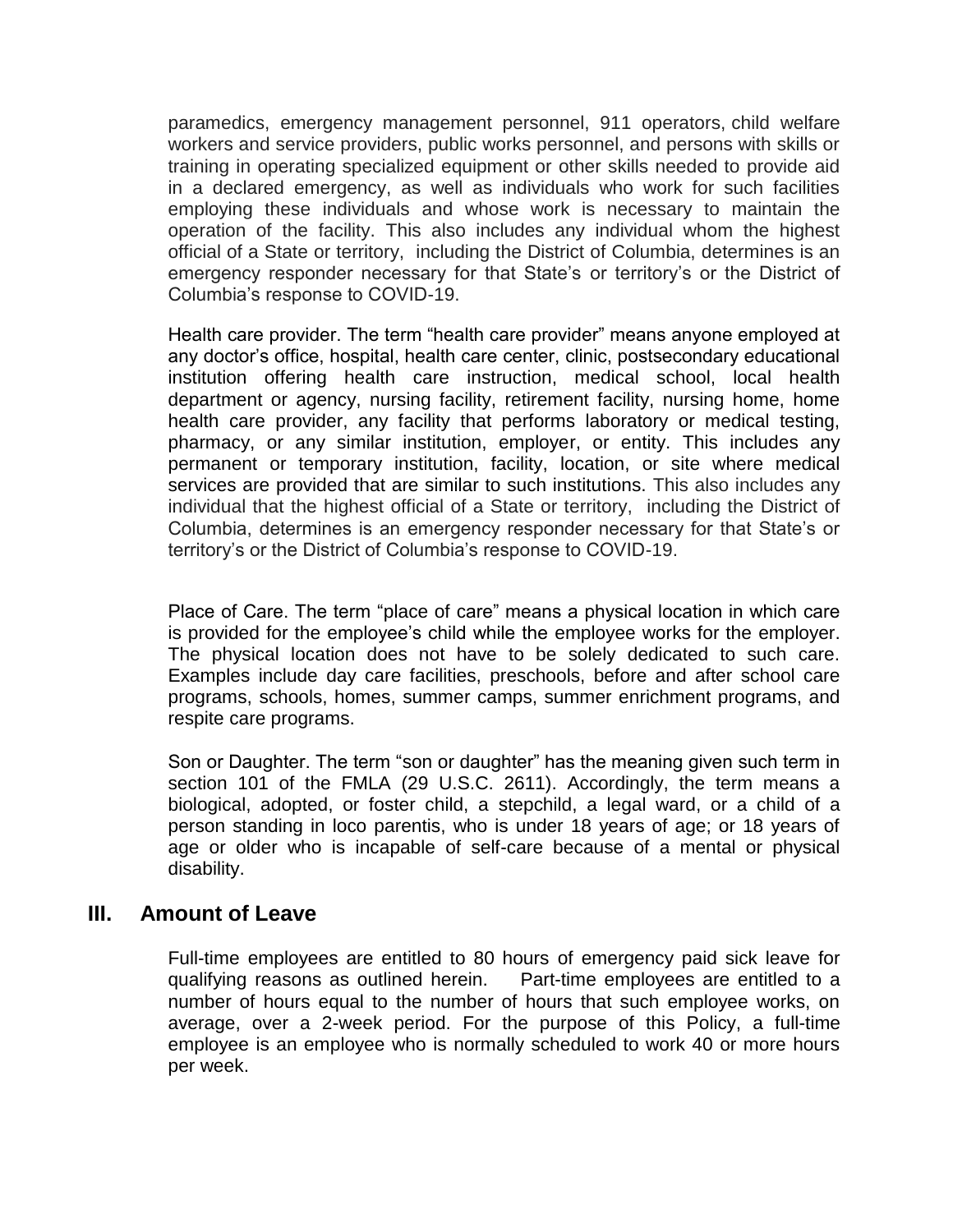**Notwithstanding the foregoing, employees meeting the definition of emergency responders or health care providers are not eligible to take emergency paid sick leave for reason 5 under Section IV. Reasons for Emergency Paid Sick Leave.** 

#### **IV. Reasons for Emergency Paid Sick Leave**

To the extent that an employee is unable to work or telework, the employee may use paid sick time for any of the following reasons:

- 1. The employee is subject to a Federal, State, or local quarantine or isolation order related to COVID-19.
- 2. The employee has been advised by a health care provider to selfquarantine due to concerns related to COVID-19 including when the employee has COVID-19, the employee may have COVID-19 or the employee is particularly vulnerable to COVID-19.
- 3. The employee is experiencing symptoms of COVID-19 and seeking a medical diagnosis from a health care provider.
- 4. The employee is caring for an individual who is subject to a Federal, State, or local quarantine or isolation order or has been advised by a healthcare provider to self-quarantine due to concerns related to COVID-19 including when the individual has COVID-19, the individual may have COVID-19 due to known exposure or symptoms or the individual is particularly vulnerable to COVID-19.
- 5. The employee is caring for a son or daughter of such employee if the school or place of care of the son or daughter has been closed, or the child care provider of such son or daughter is unavailable for reasons related to COVID-19 precautions.
- 6. The employee is experiencing any other substantially similar condition specified by the Secretary of Health and Human Services in consultation with the Secretary of the Treasury and the Secretary of Labor.

## **V. Use of Leave**

Employees may use emergency paid sick leave immediately, regardless of how long the employee has been employed. However, emergency paid sick time will cease beginning with the employees next scheduled work shift immediately following the conclusion of the employee's need for paid sick time. Emergency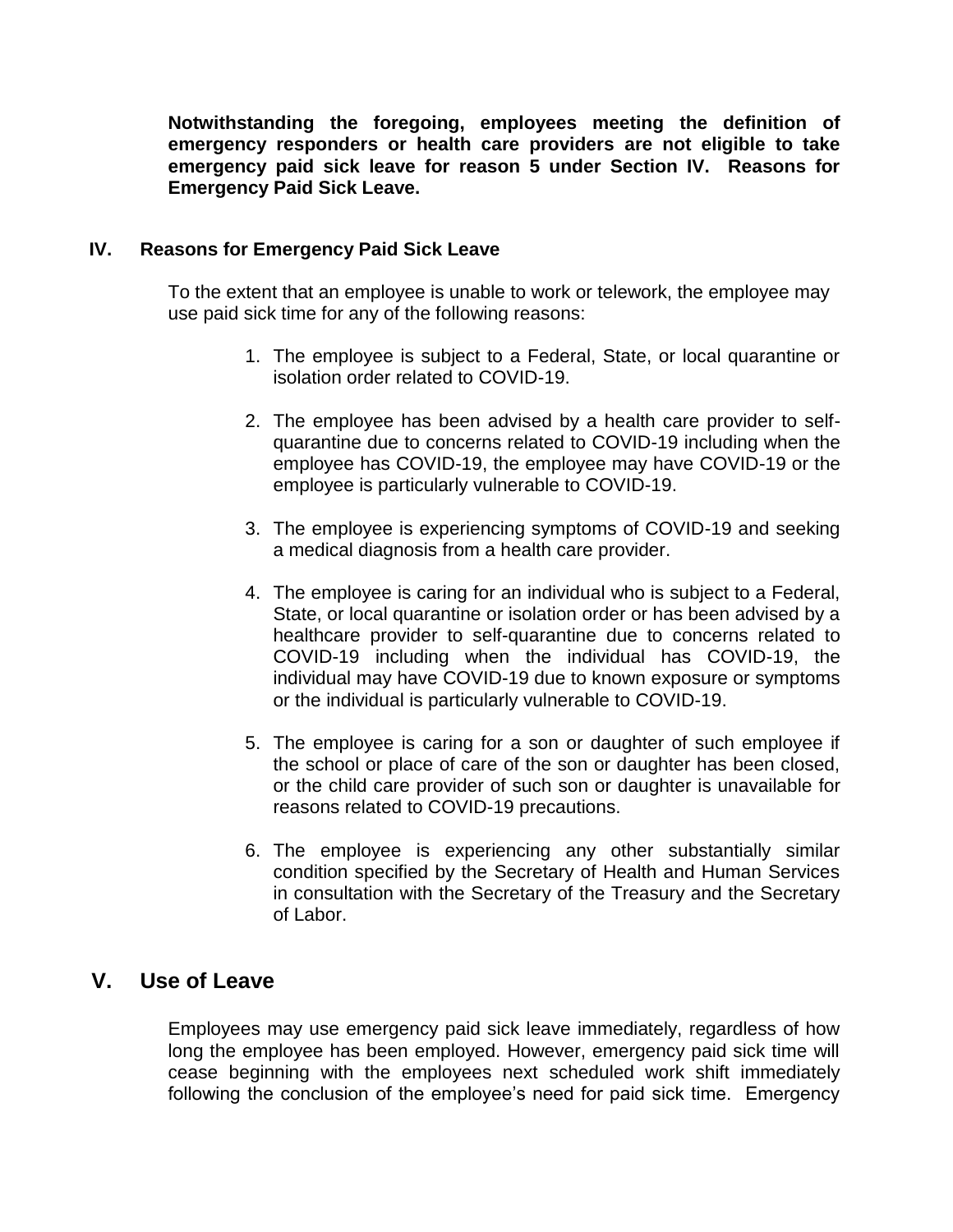paid sick leave will not carryover from 1 year to another and any unused emergency paid sick leave will not be paid out at termination from employment.

If the County and Employee agree, emergency paid sick leave may be taken intermittently or on a reduced schedule basis only when the employee is caring for a son or daughter of such employee if the school or place of care of the son or daughter has been closed, or the child care provider of such son or daughter is unavailable, due to COVID-19 precautions. Otherwise once the employee begins taking emergency paid sick leave, the employee must use the permitted days of leave consecutively until the employee no longer has a qualified reason to take emergency paid sick leave.

# **VI. Amount of Pay**

Employees will be compensated for emergency paid sick time in an amount not less than the greater of the employee's regular rate of pay or the minimum wage rate in effect under applicable federal or state law when the employee is ordered to isolate, quarantine, self-quarantine or is experiencing symptoms related to COVID-19 and is seeking a medical diagnosis. If the employee is using the emergency paid sick time to care for an individual ordered to isolate, quarantine, or self-quarantine or to care for a son or daughter whose school or place of care closed or the child care provider of such son or daughter is unavailable due to COVID-19 related concerns, that employee's compensation shall be 2/3 of the amount the employee would otherwise receive if the employee was sick, seeking medical diagnosis, or has been ordered to isolate, quarantine, or self-quarantine.

Emergency paid sick time is capped at \$511 per day and \$5,110 in the aggregate for use by employees who are sick, seeking medical diagnosis, or have been ordered to isolate, quarantine, or self-quarantine. Emergency paid sick time is capped at \$200 per day and \$2,000 in the aggregate for employees who use the emergency paid sick time to care for an individual ordered to isolate, quarantine, or self-quarantine or to care for a son or daughter whose school or place of care closed or the child care provider of such son or daughter is unavailable due to COVID-19 related concerns.

## **VII. Emergency Paid Sick Leave Request Process**

If you fall into any of the above categories, you must do the following:

- Call off through County call off. Make sure you include the dates you are calling off for and the qualifying reason for the emergency paid sick leave.
- Send an email to [EmergencyLeave@co.westmoreland.pa.us.](mailto:EmergencyLeave@co.westmoreland.pa.us) The following is guidance on what needs included in the email requesting emergency paid sick leave: